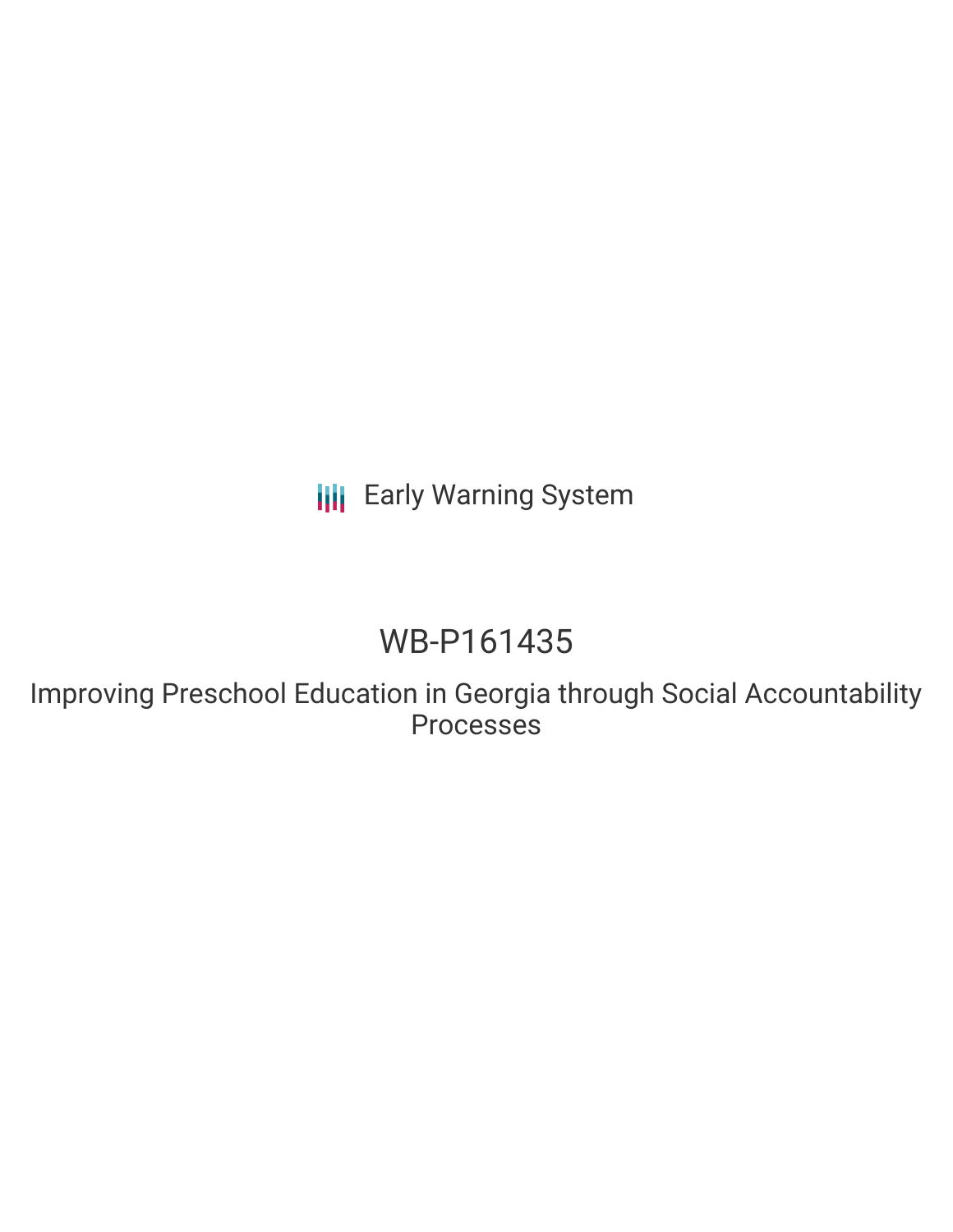

### **Quick Facts**

| <b>Countries</b>              | Georgia                            |
|-------------------------------|------------------------------------|
| <b>Financial Institutions</b> | World Bank (WB)                    |
| <b>Status</b>                 | Approved                           |
| <b>Bank Risk Rating</b>       | C                                  |
| <b>Voting Date</b>            | 2017-03-24                         |
| <b>Borrower</b>               | Save the Children - Georgia Office |
| <b>Sectors</b>                | <b>Education and Health</b>        |
| <b>Investment Type(s)</b>     | Loan                               |
| <b>Project Cost (USD)</b>     | $$0.68$ million                    |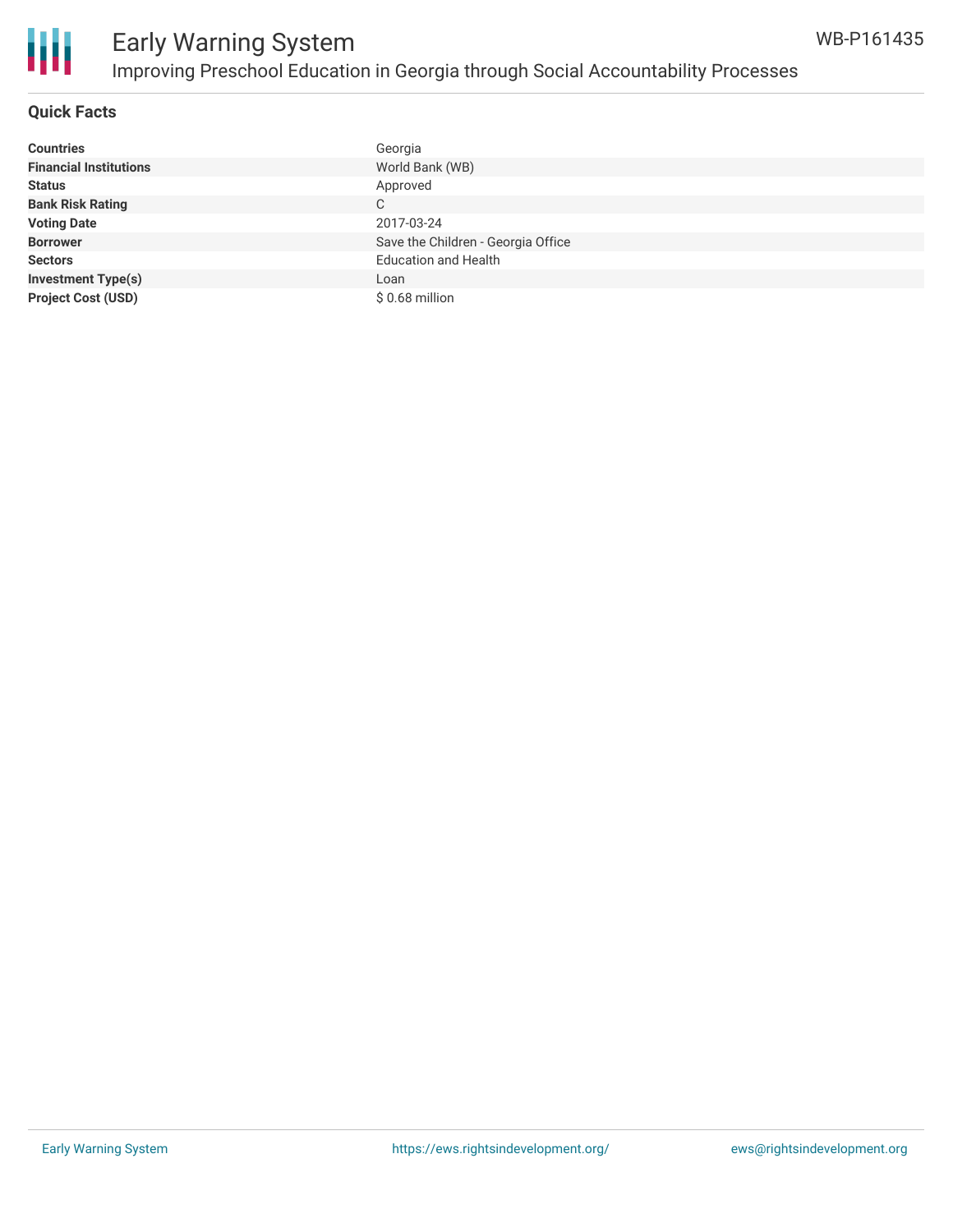

#### **Project Description**

According to bank documents, Save the Children - Georgia and its partner, Civitas, propose to: (1) design and establish a monitoring and feedback (benchmarking) system for all relevant stakeholders to assess and collaboratively improve pre-school education services in 27 of 71 municipalities, and (2) establish a National Preschool Association (NPA) to extend this benchmarking approach, and other social accountability practices, to all Georgian municipalities and pre-schools.

The Project's Development Objective is to improve the delivery of (and resource allocation to) pre- school education services through collaborative monitoring and feedback (benchmarking) activities between civic, educational and municipal partners.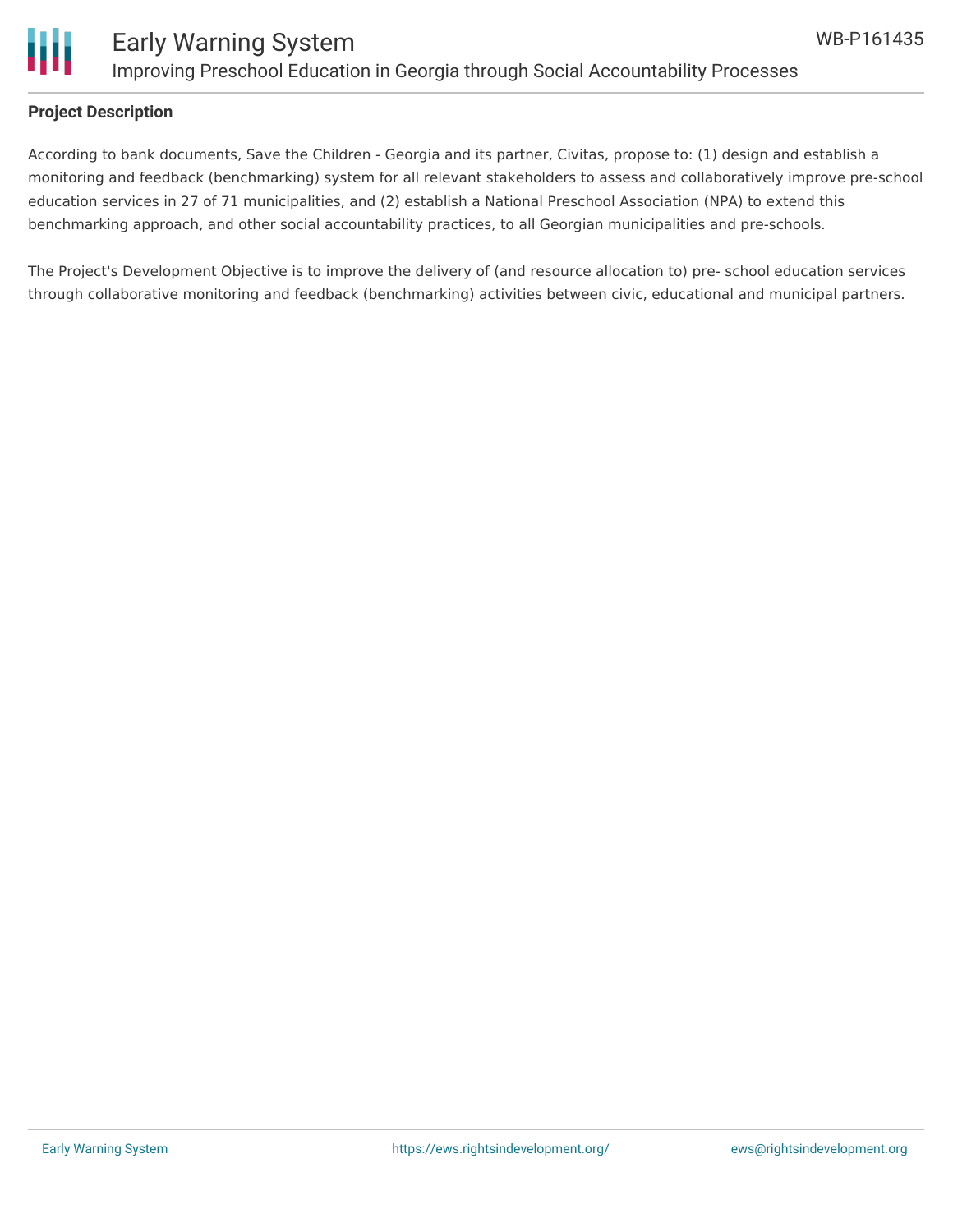

### **Investment Description**

World Bank (WB)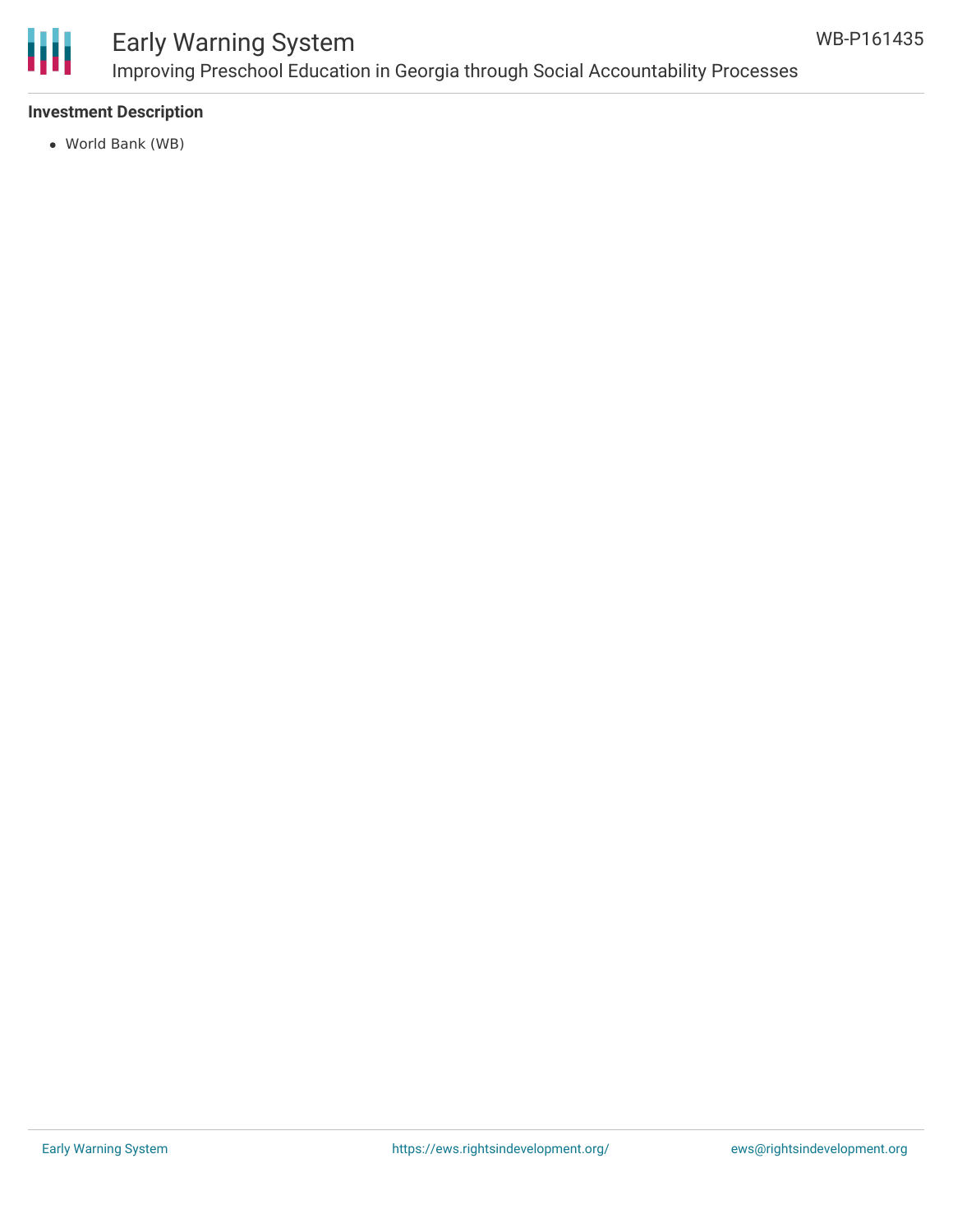

### **Contact Information**

Team Leader: Josef S. Trommer Senior Operations Officer, World Bank Telephone No.: 473-6242 Email Address: jtrommer@worldbank.org

Team Leader: Nino Kutateladze Senior Education Specialist, World Bank Telephone No.: 5252+260 / 9 Email Address: nkutateladze@worldbank.org

Borrower/Client/Recipient/Implementing Agency: Save the Children – Georgia Office Tamta Golubiani, Team Leader Telephone No.: 995591703328 Email Address: tamta.golubiani@savethechildren.org

#### ACCOUNTABILITY MECHANISM OF WORLD BANK

The World Bank Inspection Panel is the independent complaint mechanism and fact-finding body for people who believe they are likely to be, or have been, adversely affected by a World Bank-financed project. If you submit a complaint to the Inspection Panel, they may investigate to assess whether the World Bank is following its own policies and procedures for preventing harm to people or the environment. You can contact the Inspection Panel or submit a complaint by emailing ipanel@worldbank.org. You can learn more about the Inspection Panel and how to file a complaint at: http://ewebapps.worldbank.org/apps/ip/Pages/Home.aspx.